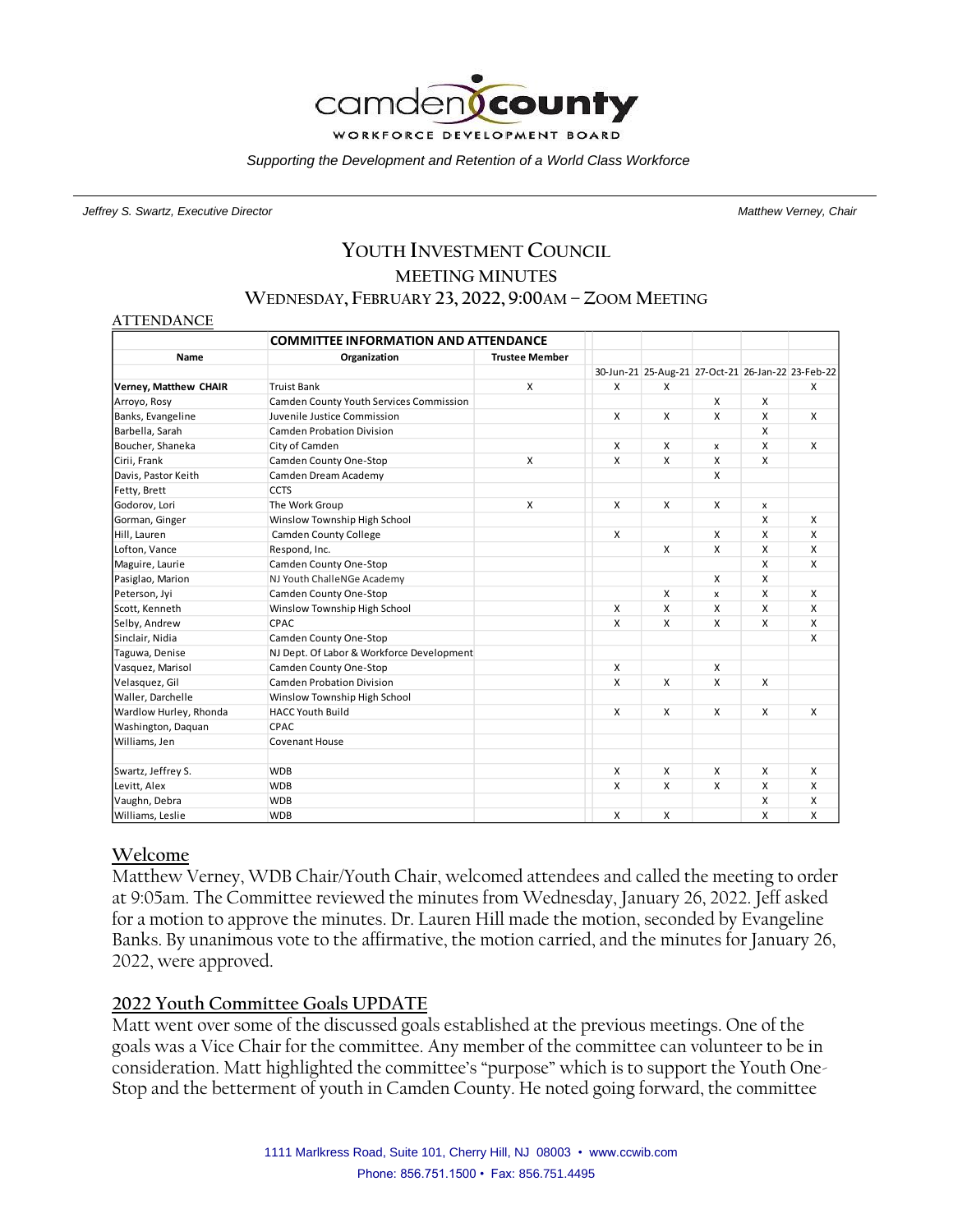should have more understanding about the number of referrals coming into the One-Stop.

#### **One Stop Update: Reporting/90-Day Plan**

Laurie Maguire stated the 90-Day Plan is being evaluated for ways to increase referrals to the program. She asked the committee to consider a plan to switch to a cohort model, starting with work experience to attract youth participation. Other programs, such as The Work Group and Camden County College, have transitioned out of open-ended models with great success. Laurie would like to begin with minimal, informal assessments done upon enrollment, and then doing 3-hour CASAS for reading and math assessment. Using a work experience model on Monday, Weds and Friday, with an educational component on Tuesday and Thursday. The program would last approximately 6 weeks, after which, a lot of elements would be satisfied. At that point, the youth may be sent to a basic skills program Camden County College or move on to training. The current testing practice is a 3-hour process that has been an intimidating factor for incoming youth.

Laurie proposed a new model of the One-Stop moving forward to combine the work experience with the educational element and pay a stipend for participation. The method to pay the stipend is that the payment would pass through the county through an agreement on a weekly or biweekly schedule with funds loaded to a gift card. She proposed a trial cohort of 10 that included justice-impacted youth.

Jyi Peterson stated the program's infrastructure must change post-Covid. The walk-in policy in place needs to be more structured to ensure the participation and success of the youth and the success of the program overall. He feels that they have a good base of employers and believes that resources need to be allocated to dealing with the employers. As a Work First program, the goal is employment and offering supportive services to employers will have a positive effect on the program and youth work experience. Jyi stated that additional staff with customer service skills and the ability to work with employers will help the program run more efficiently and enhance the opportunity for success.

Matt Verney stated that he supports the suggestions for changes proposed by Laurie and Jyi. Dr. Lauren Hill stated that she has had discussions with Laurie, Jyi and Nidia, and she believes that the opportunity is within reach to meet all the challenges addressed in this model with the proposed changes. She said that at CCC only 60% of the applicant pool show up for CASAS testing, and failure test means no progression. Dr. Hill added that she likes that fact that the proposed cohort plan is employment-driven with the opportunity to support students during the process and she and the college stand ready to provide support and resources to the agency and the community youth. Jeff Swartz stated to Laurie and Jyi that the committee fully supports their effort and approves moving forward.

Laurie and Jyi will meet with Rosie Arroyo of the Camden County Office of Youth Commission, to finalize the details so the trial cohort can start as quickly as possible so that it is completed by June. They will then submit documentation and information to provide a full picture of the plan. A Resolution by the Freeholders will be required for the transfer of the funds for Rosie Arroyo to process the stipend payments. No additional fees will be charged by the County beyond the funds required to fund the stipends. Jeff Swartz stated that the County Council will determine the appropriate agreement needed and the best method to approve the funding transfers. Laurie stated that a worksite agreement will be drafted. Jyi praised Rosie's efforts and her organization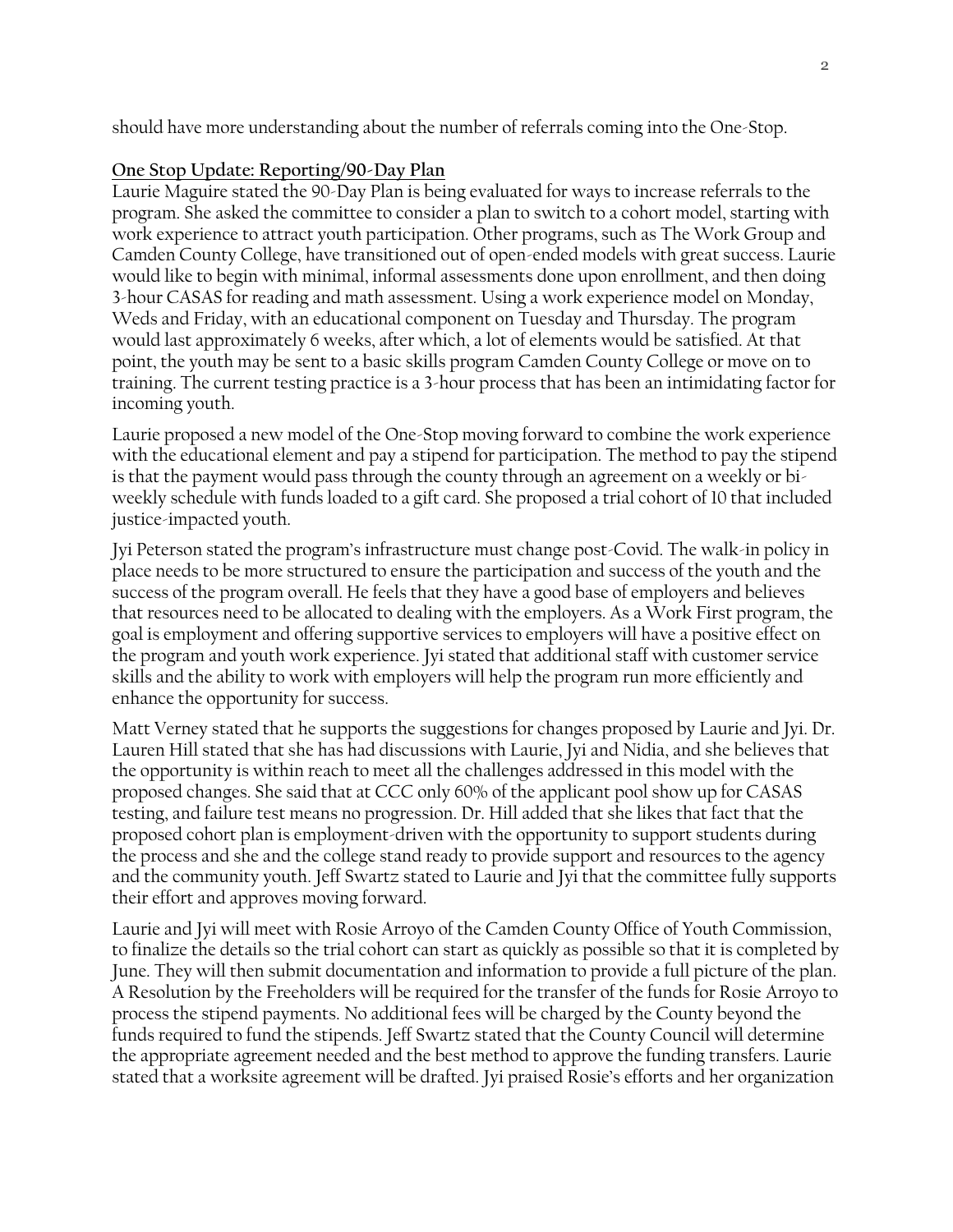in the collaboration as it is a demonstration that they are committed to serving the youth of the community.

Leslie Williams commented that she believes that the Executive Committee needs to sign off on the transfer of funds. Jyi stated that Rosie advised him that an RFP would be required for any fund transactions over \$44,000.

Jeff asked Laurie to send a copy of the 90-Day Plan to Alex to distribute to committee members.

# **Summer Youth Employment 2022**

Leslie Williams informed the committee that the WDB is waiting on being awarded the funds for the 2022 Summer Youth Employment Program. Participants will be required to work 25 hours a week, with 4 hours being dedicated to the work readiness education. The goal is to successfully put 45 participants through job readiness training. The program will run for 8 weeks starting the third week of June and youth participants will be paid a minimum of \$13.50 an hour. There will also be a work readiness portion of the program dedicated for the first week from 6/27 to 7/1. Employer agreements will be sent to prospective worksites beginning in April and applications will reviewed in April and May. Virtual employer information sessions will be held to go over the worksite agreement process. Leslie asked the committee members for help finding employers in the southern end of the county to participate as a worksite and if members of the committee would be willing to assist with conducting applicant interviews over Zoom. Applicants will be working in person at their worksites as well as their work readiness training, but virtual options are being considered as an alternative.

#### **Success Story Video**

Alex Levitt provided his update on the Success Story Video. The video was well received during the previous Quarterly Meeting. The next step would be distribution of the video and subsequent clips for social media. Alex addressed that the video is too large to send in a regular email, but he has created an accessible google link for the committee. The video is going to be split into several mini clips for additional social media usage.

# **Youth Committee Updates**

Jeff informed the committee about the upcoming Information Sessions for the Atlantic City Electric Program. The dates for those sessions are February 23rd, February 28<sup>th</sup>, and March 1st. The first two sessions will be virtual while the March 1st session will be in person at Camden County College in Cherry Hill. All sessions are from 6pm-7pm. The Physical Ability School, formally known as the Line School, will begin sometime in April. Jeff mentioned the Quarterly Board of Trustees meeting scheduled for Wednesday, March 23rd at 8:30am via Zoom.

Alex provided an update on the Youth Sub-Committee that met Monday, February 14th. The Sub-Committee was formed to bring more youth voices into the committee. The group reconvened to discuss an adjusted timeline of activities including youth focus groups and the creation of a youth survey addressing the issues of Camden County youth. Committee members in attendance included: Lori Godorov, Shaneka Boucher, Rosy Arroyo, and Gil Velasquez. Focus groups/incentivization mentioned…The committee will be updated in full at the next meeting then launch/plan in June.

# **No additional updates**